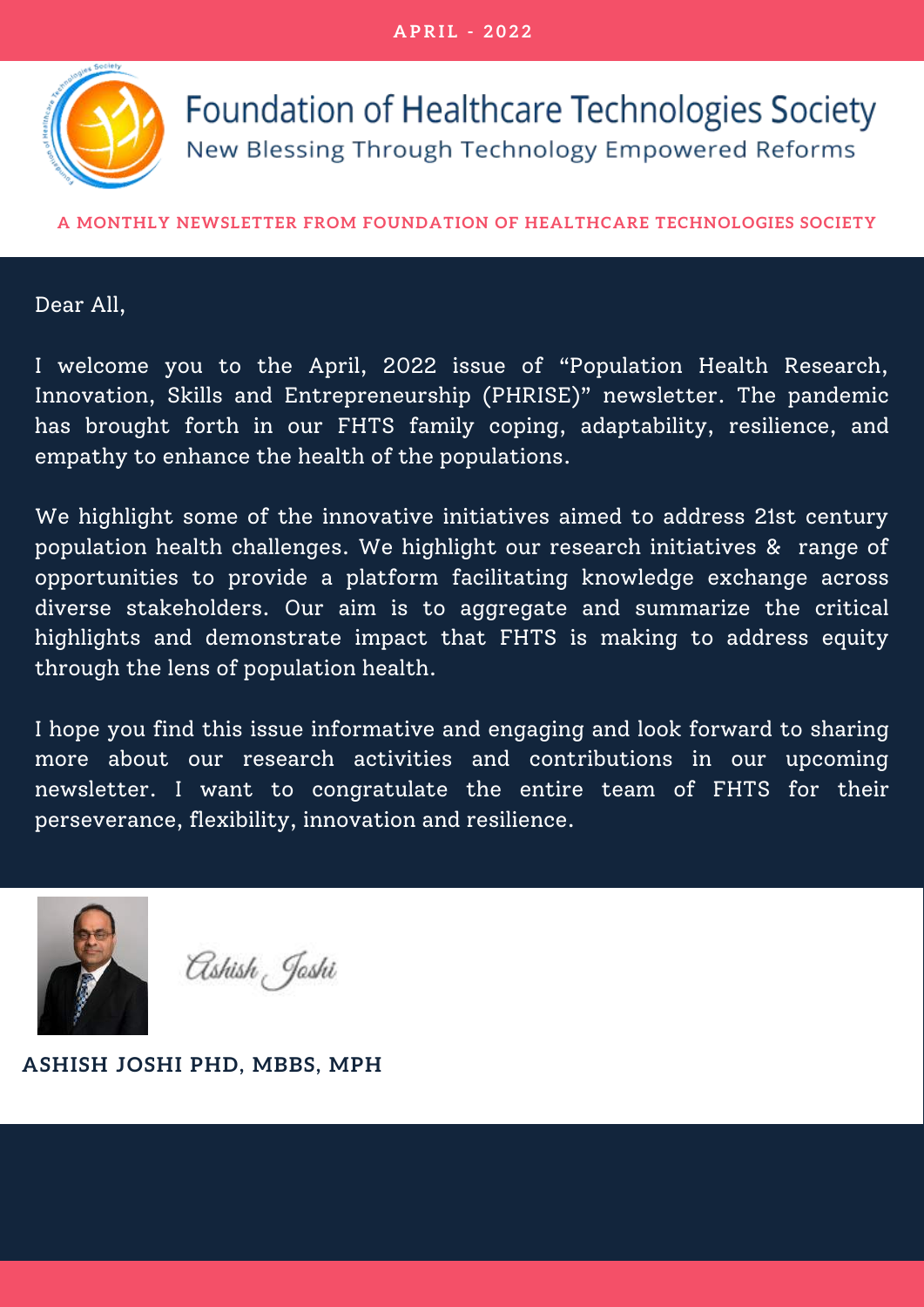

## **WHAT IS v-INSPIRE?**

A Virtual Interactive Novel Support Program for Innovation, Research and Entrepreneurship aims to address population health challenges of the 21st century by enhancing academic and non-academic skills of students using an *Innovative and participatory experiential learning experience*.

Experiential learning (EL) programs allow students to gain experience, engage with the community, develop technical and interpersonal skills, and build career readiness and professional networks, all of which have been particularly hard hit



<https://www.smaartrapidtracker.org/v-inspire/>



Foundation of Healthcare Technologies Society New Blessing Through Technology Empowered Reforms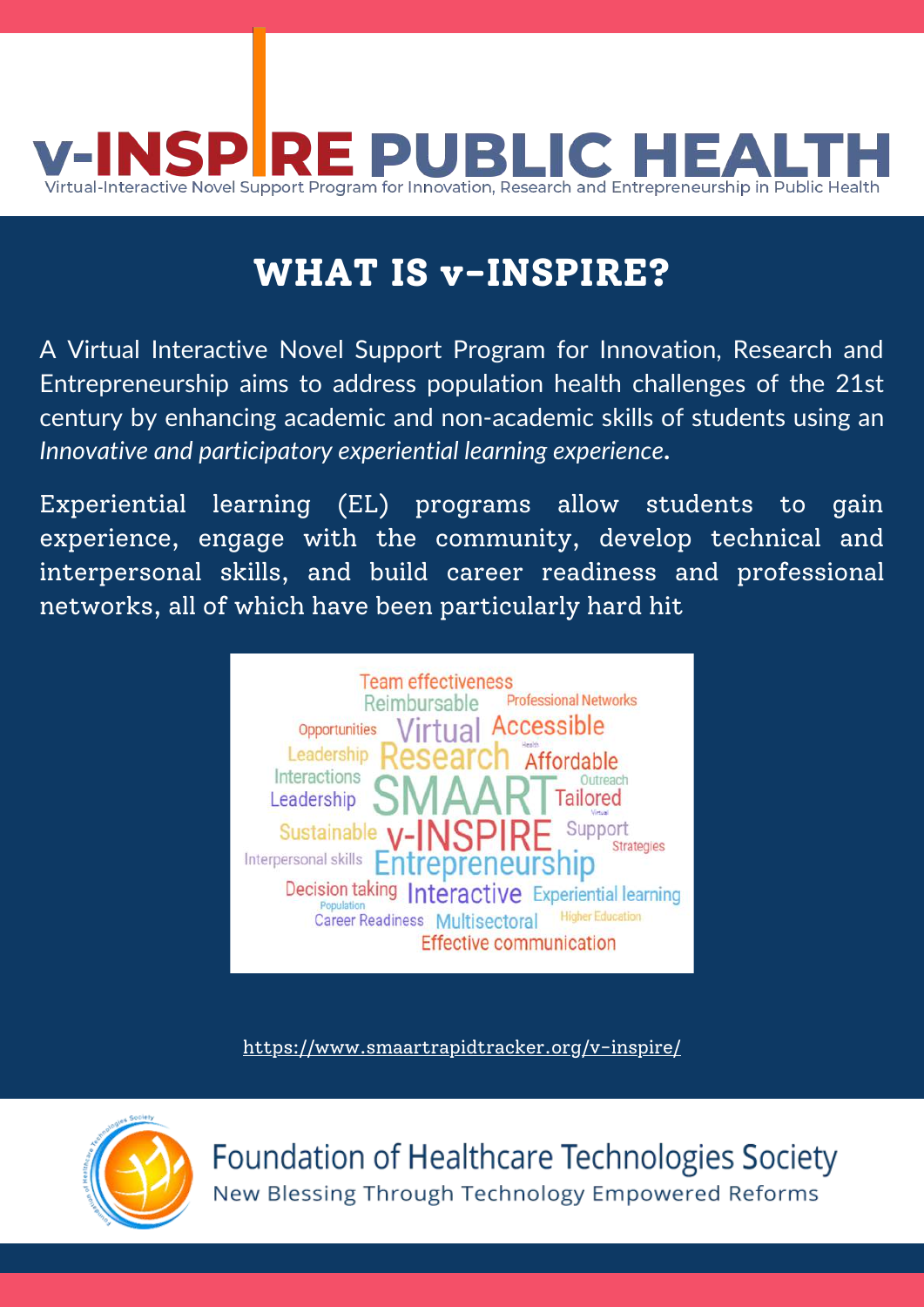

Mentorship is the center of our Internship Program, letting our interns discover subject-related specialties applicable in the workplace especially in the field of Population Health, with hands-on experiences.

### **IMPACT CREATED**

- · 545+ INSPIRE FELLOWS MENTORED
- · Representation from 9 countries USA, Canada, Nigeria, Nepal, India, Indonesia, England, Bangladesh, Cameroon.
- · Representation from 166+ universities across the globe, National (n=146) and International (n=20).
- · More than 74% of Women trainees

Educational background: Bachelors 20%, Masters: 66%, Others: 14%

| $2134+$<br>applications<br>received |                                                  | <b>IMPACT</b><br><b>June'13-March'22</b> |                                    |  | More than<br>74% females |
|-------------------------------------|--------------------------------------------------|------------------------------------------|------------------------------------|--|--------------------------|
|                                     | Applicants<br>representing<br>$26+$<br>countries |                                          | 545 INSPIRE<br>interns<br>mentored |  |                          |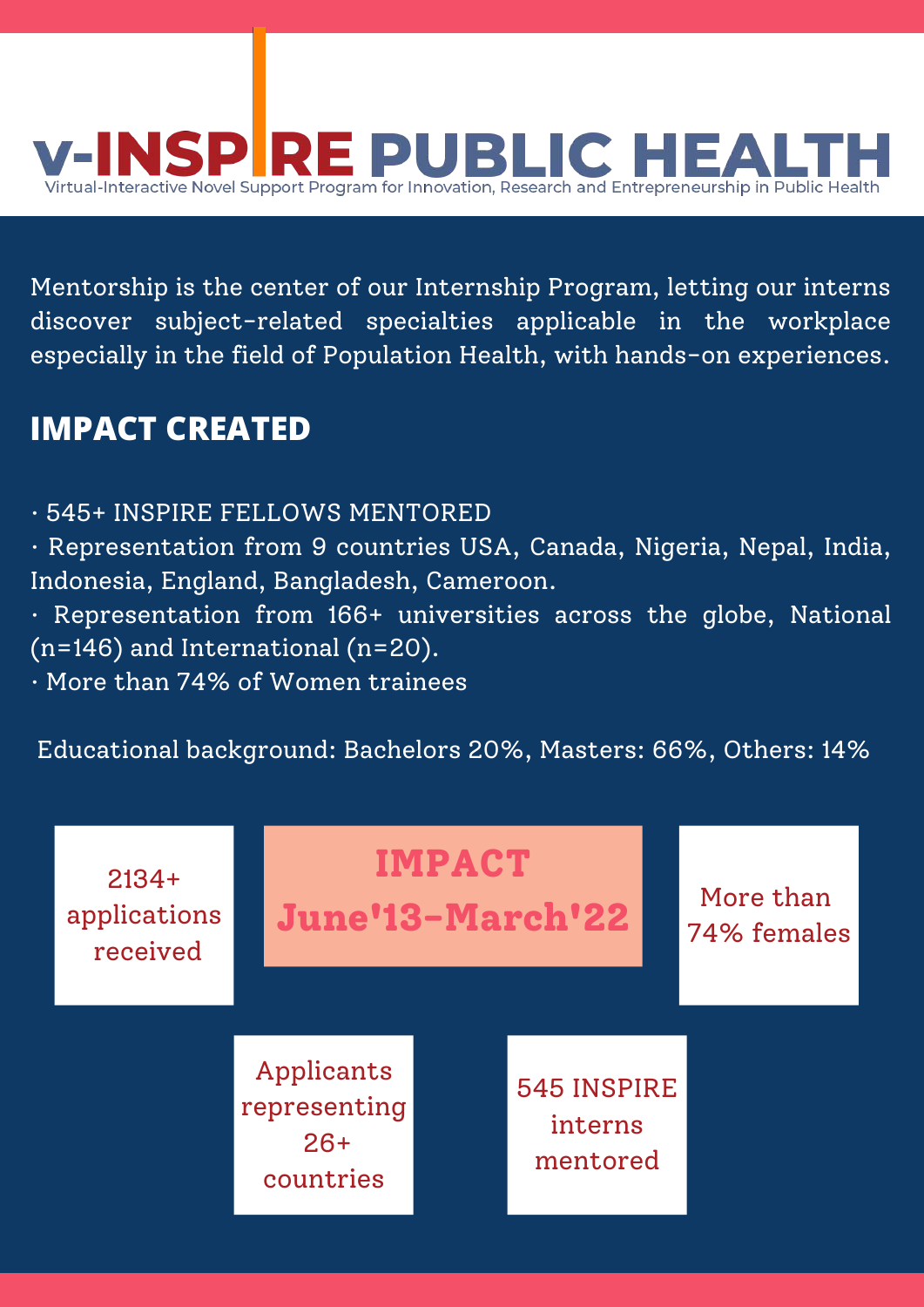## **RESEARCH PROJECT**

Title: Content Analysis of smartphone apps on Google Play Store to assist in self-management of Hypertension in the Indian context.

Brief: The study aimed to review and investigate the functional and analytical characteristics of apps related to the self-management of hypertension available on Google Play Store. The search was conducted in February 2021 in India using the Google Play Store database to identify currently available Android-based apps related to selfmanagement of hypertension/ high blood pressure. Keywords used were: Hypertension' , 'High Blood Pressure' , 'DASH Diet' , 'Hypertension Diet' , and 'Blood pressure diet'. A total of 822 apps were screened based on the duplicates, inclusion, and exclusion criteria. In the end, a total of 210 were included for further analysis.

Objective

- To review all the available apps related to hypertension/and high blood pressure and DASH Diet and investigate their main functional and analytical characteristics.
- To map how many apps meet the Self-Management Support (PRISMS) taxonomy.

<https://mhealth.amegroups.com/article/view/83544/html>

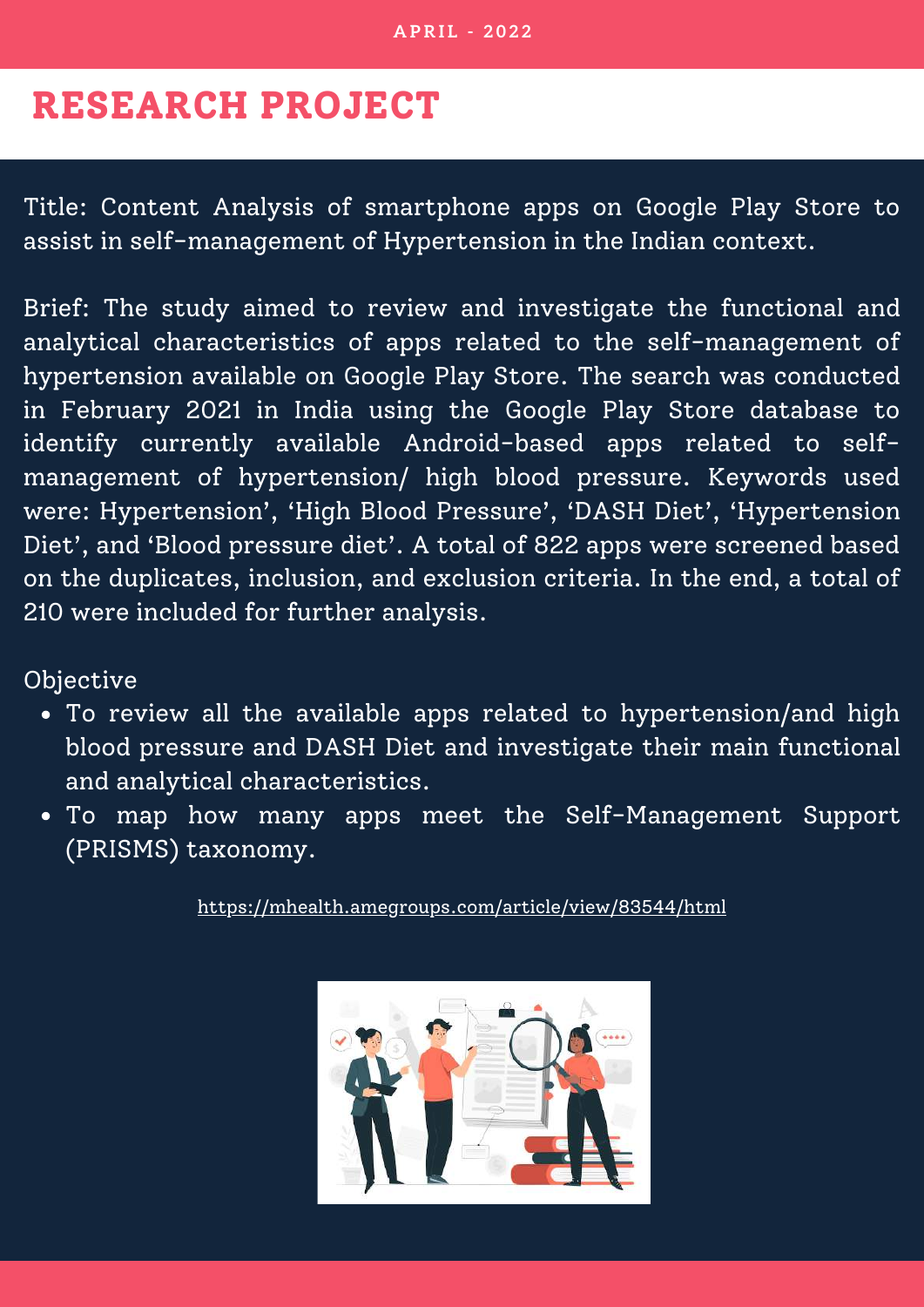## **RESEARCH PAPER**

A pilot evaluation of Swasthya Pahal program using SMAART informatics framework to support NCD self-management.

- Dr. Ashish Joshi, (CUNY Graduate School of Public Health and Health Policy, New York, NY, USA), Mahima Kaur, Srishti Arora, Ashruti Bhatt, Priya Sharma, Harpreet Kaur, Kanishk Kumar, Mohit Arora, Bhavya Malhotra (Foundation of Healthcare Technologies Society, New Delhi, India) Ajay Anshuman (Uttarakhand State Police, Uttarakhand, India)

Empirical research acknowledges the capability of mHealth and eHealth interventions for ensuring high-quality and tailored healthcare to individuals. People living with various health conditions get access to a wide range of healthcare services through digital interventions. The aim of the study is to examine the usefulness of Swasthya Pahal, a community-based Health for all program, aimed to enhance screening and self-management of diabetes, hypertension, and obesity among police personnel.

<https://mhealth.amegroups.com/article/view/64236/html>

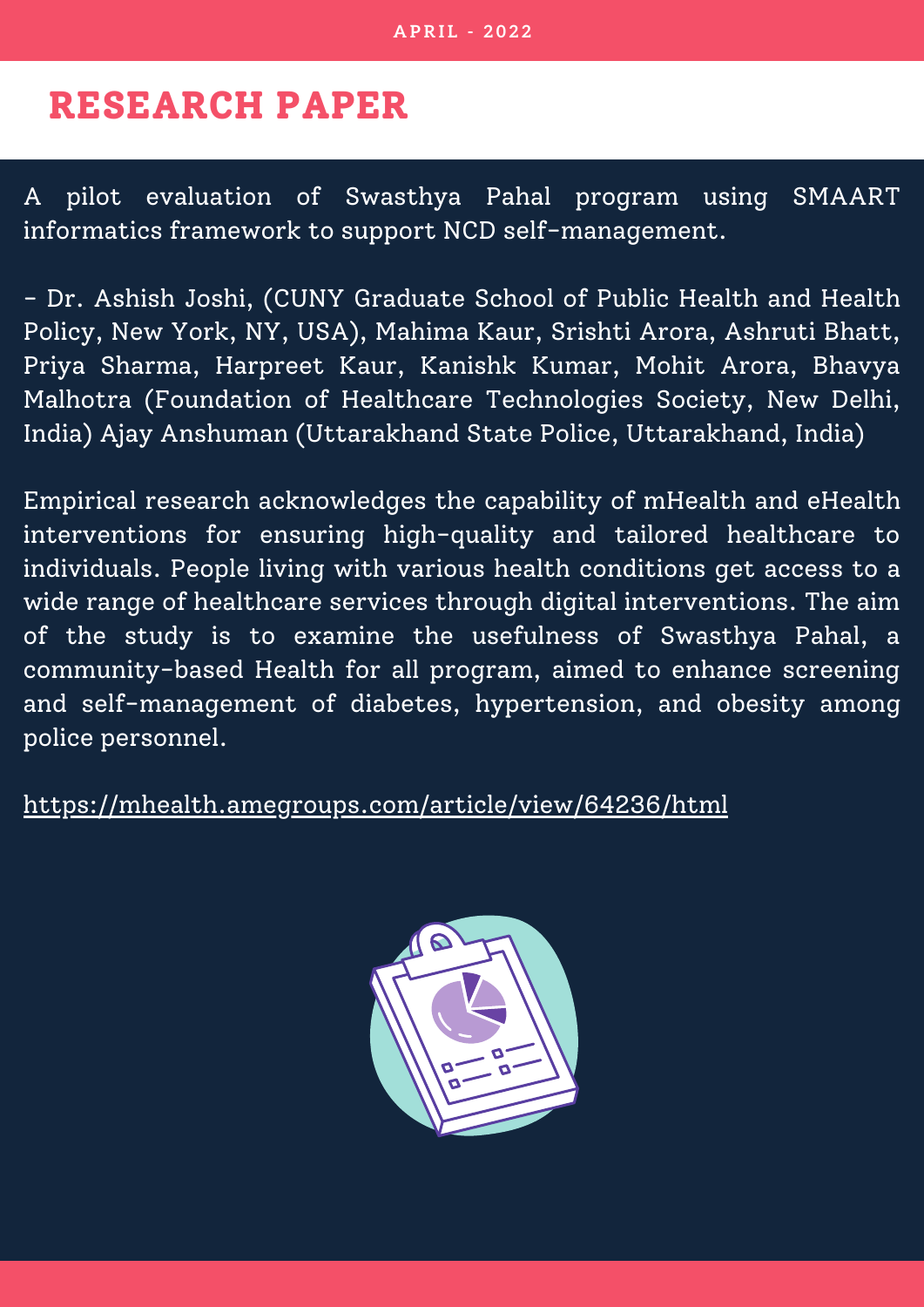#### **V-INSPRE PUBLIC HEALTH Community of Population Health Informatics Learners Research Ideate Share Empower**

A discussion board where individuals respond to content, teach each other, learn by stating and understanding. It encourages critical thinking and allows individuals to have the flexibility to reflect on their thoughts and to take a position on issues. The goal is to facilitate a professional communication process with your peers in a meaningful manner, value such professional interchange, and for electronic communication to facilitate the process.

Population Health Informatics addresses the growing opportunity to use technology to implement evidence-based solutions for the improvement of population health outcomes. Individuals from various disciplines with an interest in population health informatics Research, Innovation, Skills and Entrepreneurship are brought together to help solve the public health challenges of the 21st century. We will broadly discuss issues such as Education, Economy, Employment, Good Health and Well-Being, Policy, and Governance from the lens of Equity and sustainability empowered by Sustainable Multisector Accessible Affordable Reimbursable and Tailored Solutions.

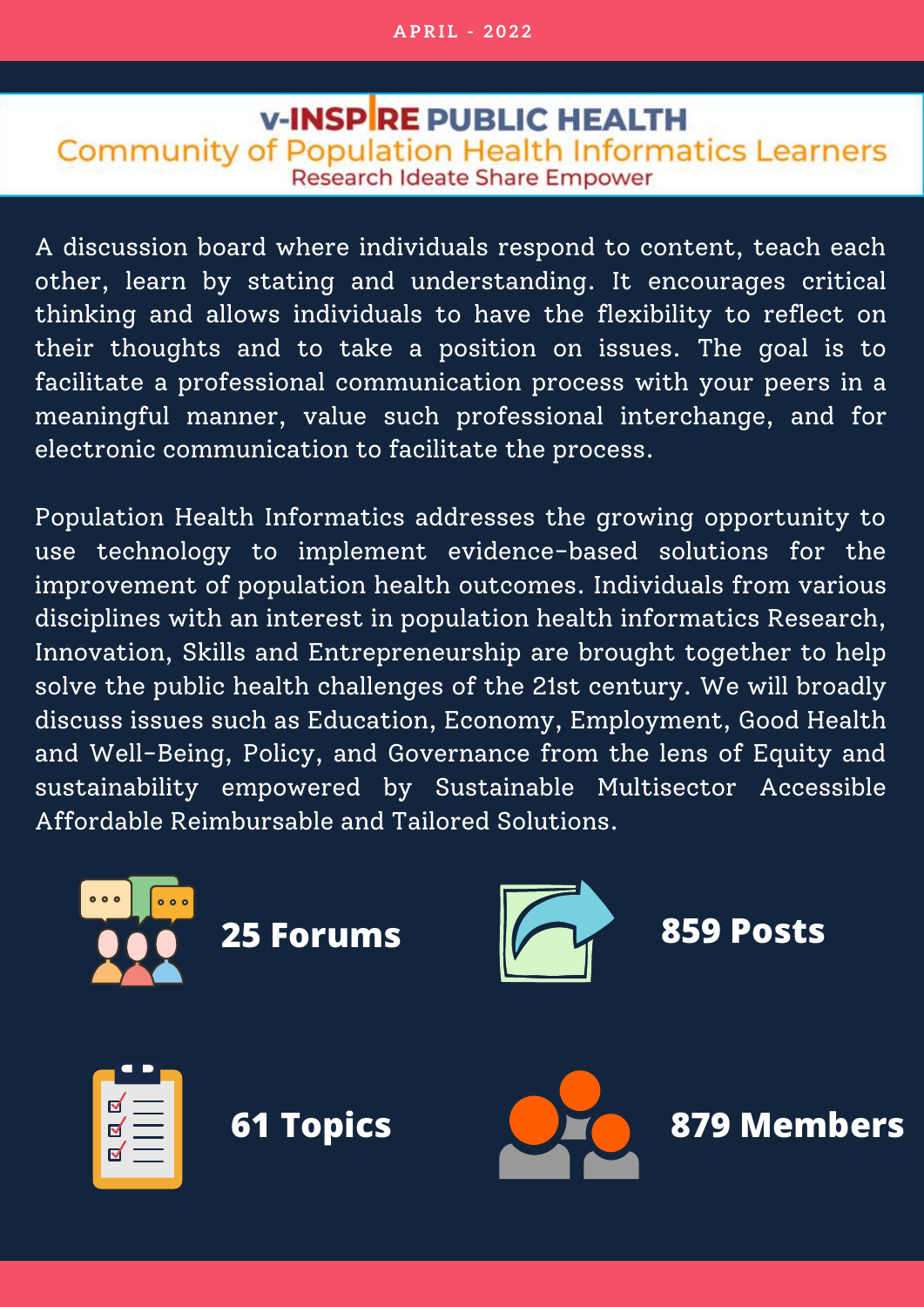#### **V-INSPRE PUBLIC HEALTH Community of Population Health Informatics Learners Research Ideate Share Empower**

# **Discussion Board - April Topic - Double Burden of Malnutrition (DBM)**



Coexistence of under nutrition and over nutrition need to be approached by multiple perspectives. Double burden of malnutrition occur at all levels: individual, household and population level. Biological, environmental and social factors are important drivers in the global burden of malnutrition throughout the life of an individual. Early life undernutrition may cause communicable diseases or overweight in the later life. A comprehensive action is required to address the malnutrition in all its forms.



As per WHO, double burden of malnutrition is "the coexistence of undernutrition along with overweight and obesity, or diet-related noncommunicable diseases, within individuals, households and populations, and across the lifecourse" (1). This paper (2) discusses the double burden of malnutrition in low- and middleincome countries. The paper highlights that poorest income quartile countries have the severe levels of double burden of malnutrition. Changes in global food system is accelerating increase in overweight as less nutritious food is becoming more accessible. Interventions to improve the diet quality are required to address the double burden of malnutrition.

References

[//apps.who.int/nutrition/double-burden-malnutrition/en/](https://apps.who.int/nutrition/double-burden-malnutrition/infographics/en/index.html) 1.

//www.ncbi.nlm.nih.gov/pmc/articles/PMC7179702/ 2.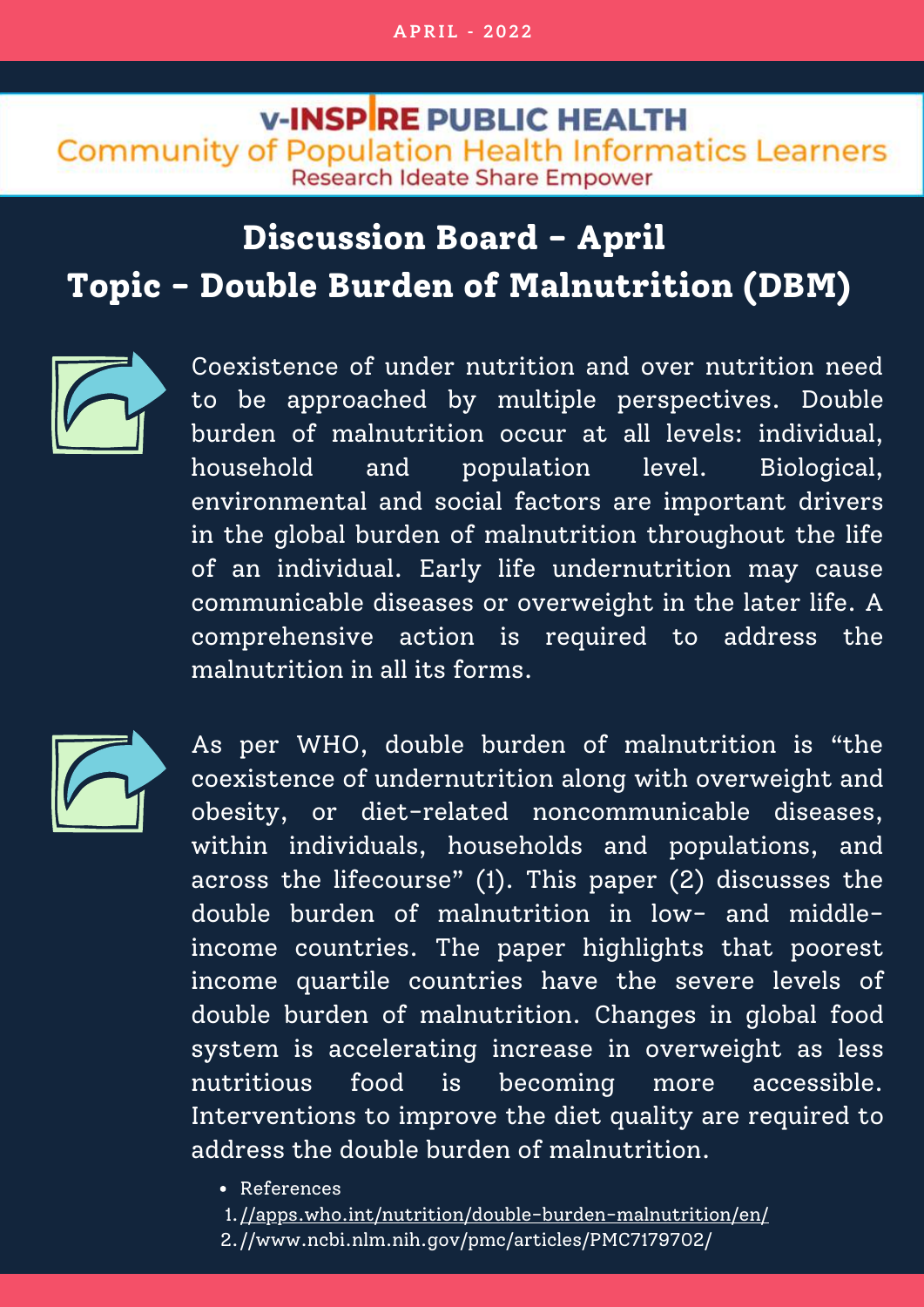### **ACTIVITIES & EVENTS**

## **Swasthya Pahal TRAINING SESSION at SMAART PHIC LAB, CHENNAI**

Dr. Ashish Joshi conducted a training session for nurses, social workers of Panimalar medical college Hospital and research Institute and team at SMAART PHIC Lab for Swasthya Pahal (Health for all Initiative).



### **Importance of Research in Medical education**



An Interactive Session By Dr. Ashish Joshi With First Year MBBS Students of Panimalar Medical College Hospital and Research Institute

Launch of Sangyan Podcast using a Kiosk at the OPD of Panimalar Medical College Hospital and Research Institute



Podcasts by SANGYAN for **Public Health (FAQs)** sangyan.libsyn.com